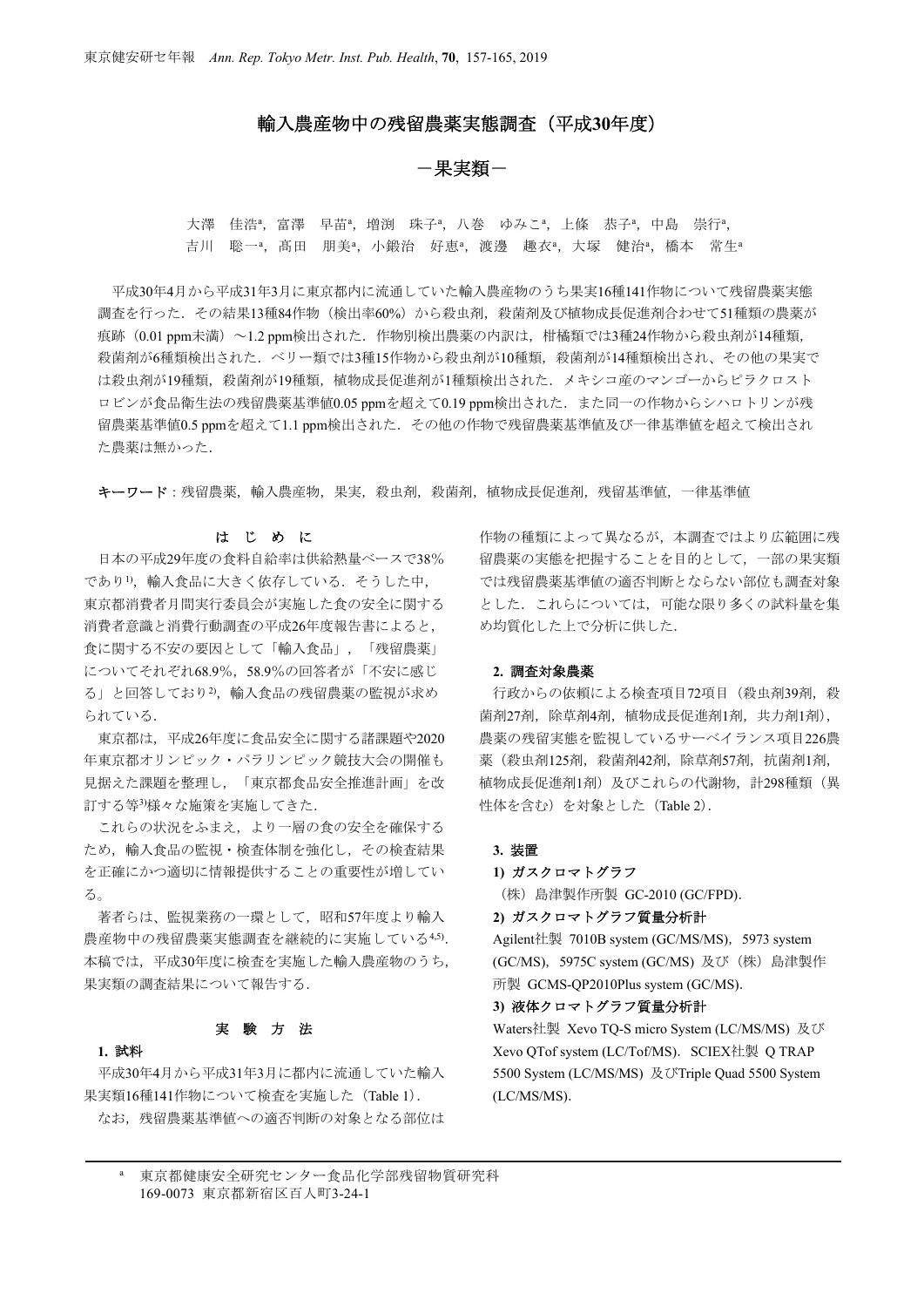|               | Table 1. Samples                                                                                                                                                                               |                      |
|---------------|------------------------------------------------------------------------------------------------------------------------------------------------------------------------------------------------|----------------------|
| <b>Citrus</b> | Grapefruit $(13)^{1}$ , Lemon $(7)^{2}$ , Orange $(12)^{2}$                                                                                                                                    | 3 species 32 crops   |
| <b>Berry</b>  | Blueberry $(11)^2$ , Raspberry $(3)^2$ , Strawberry $(5)^{2,3}$                                                                                                                                | 3 species 19 crops   |
| <b>Others</b> | Banana (13) <sup>3)</sup> , Cherry (2) <sup>2)</sup> , Grape (14) <sup>2</sup> ), Kiwi fruit (21) <sup>3</sup> ), Lychee (1) <sup>2</sup> ), Mango (12) <sup>2)</sup> , Melon (7), Papaya (2), |                      |
|               | Pineapple $(17)^2$ , Pomegranate [ZAKURO] $(1)$                                                                                                                                                | 10 species 90 crops  |
|               | Total                                                                                                                                                                                          | 16 species 141 crops |

1) Values in parentheses indicate number of individual samples

2) include the cut or frozen commodity

3) include the organic commodity

### **4.** 分析方法

農産物中残留農薬の迅速試験法6等を用いた. 定量限界 は0.01 ppmで、定量限界値未満で農薬の存在を確認できた 場合は痕跡とした.

#### 結果及び考察

 輸入農産物のうち果実16種141作物について残留農薬実 態調査を行った.その結果,13種84作物(検出率60%)か ら殺虫剤,殺菌剤及び植物成長促進剤合わせて51種類の農 薬が痕跡~1.2 ppm検出された.

### **1.** 柑橘類

柑橘類3種32作物のうち,農薬が検出された作物につい ての調査結果をTable 3に示した.3種24作物(検出率75%) から、殺虫剤14種類(アセタミプリド、クロルピリホス, クロチアニジン等),殺菌剤6種類(アゾキシストロビン, フェンブコナゾール,ピラクロストロビン等),合わせて 20種類が痕跡~0.27 ppm検出された.

殺虫剤では、有機リン系殺虫剤のクロルピリホスが3種 13作物の全果から痕跡~0.27 ppm検出された. また、ネオ ニコチノイド系殺虫剤のアセタミプリドが2種2作物から痕 跡,0.01 ppm検出され,このうちチリ産レモンにおいては 果肉からも痕跡程度検出された.アセタミプリドはオクタ ノール・水分配係数(以下log Powと略す)が0.8(25℃)と 小さいため、水分含量の高い果肉へ浸透した7)と推察され る.また,同じネオニコチノイド系殺虫剤であるイミダク ロプリドが2種4作物から痕跡~0.07 ppm検出され,チアメ トキサムが1作物から痕跡程度検出された. 両農薬とも果 肉からの検出はなかったが,log Powはアセタミプリドと 同程度に小さく(イミダクロプリド:log Pow=0.57(21℃) , チアメトキサム:log Pow=-0.13(25℃)),浸透移行性も高 い7)と考えられるため,今後も使用状況や果肉への移行状 況について注視していく必要がある。一方,ネオニコチノ イド系殺虫剤よりも残留濃度が高く,検出数も多いクロル ピリホスは果肉から検出されなかった.これはクロルピリ ホスのlog Powが4.7(20℃)と大きいことから果肉への浸透 移行性が低く7),検出されなかったと考えられる.

殺菌剤では,ストロビルリン系のアゾキシストロビン及 びピラクロストロビンが南アフリカ産のオレンジ1作物か ら痕跡程度,アメリカ及び南アフリカ産のグレープフルー

ツ計6作物から0.01 ppm~0.07 ppm検出された. また, 両 農薬ともに果肉からは検出されなかった.平成22年度より 調査を継続して行っている両農薬は4,8-14), 全果で検出され るものの果肉からの検出事例はなく例年と同様の検出傾向 であった.

### **2.** ベリー類

3種19作物のうち,農薬が検出された作物についての調 査結果をTable 4に示した. 3種15作物 (検出率79%) から 殺虫剤10種類(アセタミプリド,メソミル,チアメトキサ ム等),殺菌剤14種類(アゾキシストロビン,ボスカリド, ピリメタニル等)合わせて24種類の農薬が痕跡~1.2 ppm 検出された.

殺虫剤では、5種のネオニコチノイド系農薬(アセタミ プリド,クロチアニジン,フロニカミド,イミダクロプリ ド,チアメトキサム)が2種7作物から検出された. ネオニ コチノイド系殺虫剤は蜂群崩壊症候群の一因として挙げら れており, 2018年5月には欧州委員会で3種のネオニコチ ノイド系殺虫剤(クロチアニジン,イミダクロプリド,チ アメトキサム)の屋外での使用禁止が採択された15). 他方 で,本年度の調査では欧州産以外の作物からネオニコチノ イド系殺虫剤の残留が確認されており,今後も継続して監 視していく必要がある.

例年どおり,ベリー類からは1作物当たり複数の農薬が 検出される場合が多かった.2作物で10種類,3作物で9種 類,2作物で7種類,2作物で6種類,1作物で5種類,1作物 で3種類,3作物で2種類,1作物で1種類の農薬が検出され た.ベリー類は果皮を剥かずに生のまま喫食することがあ り、残留した農薬をそのまま摂取する可能性があるため, 引き続き監視が必要である.

#### **3.** その他の果実

柑橘類及びベリー類以外の果実10種90作物のうち,農薬 が検出された作物についての調査結果をTable 5に示した. 7種45作物(検出率50%)から殺虫剤19種類(クロルピリ ホス,シハロトリン,イミダクロプリド等),殺菌剤19種 類(ボスカリド,ピラクロストロビン,ピリメタニル等), 植物成長促進剤1種類(パクロブトラゾール)計39種類の 農薬が痕跡~1.1 ppm検出された.

エクアドル産バナナは2作物中2作物(検出率100%)か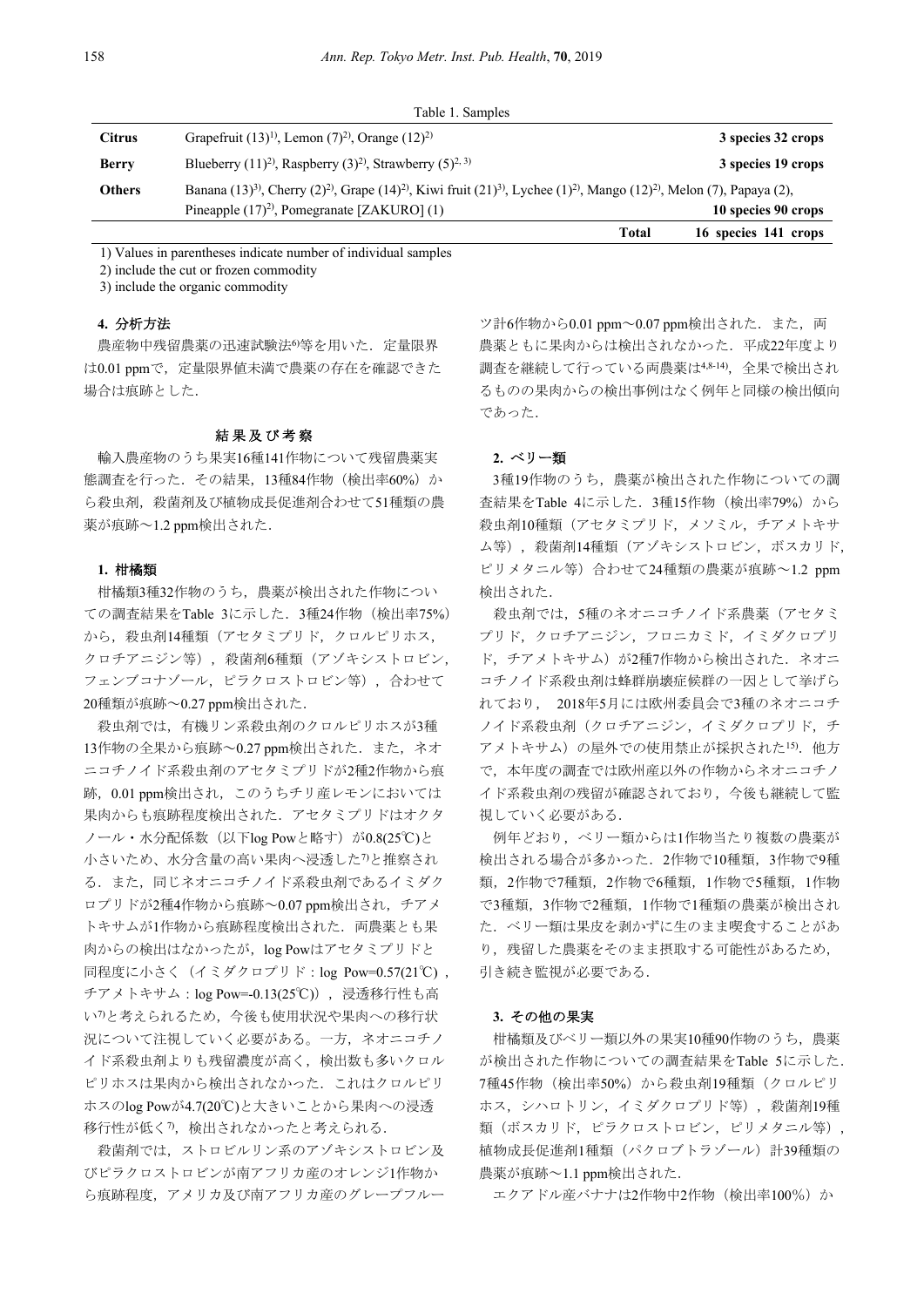**The pesticide inspection item (72) 2) [Insecticide] acephate, acetamiprid, aminocarb, bendiocarb, buprofezin, carbaryl (NAC), chlorfenvinphos (CVP-***E and -Z***), chlorpyrifos, clothianidin, diazinon, dimethoate, dinotefuran, EPN, ethion, ethoprophos (mocap), fenobucarb (BPMC), fenoxycarb, imidacloprid, isocarbophos, isoprocarb (MIPC), isoxathion, malathion, methamidophos, methidathion (DMTP), methiocarb, methomyl, oxamyl, pirimicarb, pirimiphos-methyl, profenofos, propoxur (PHC), pyridaben, pyriproxyfen, quinalphos, tebufenpyrad, thiacloprid, thiamethoxam, thiodicarb, triazophos [Fungicide] azoxystrobin, benalaxyl, bitertanol, boscalid, cyproconazole, diethofencarb, difenoconazole, edifenphos (EDDP), fenbuconazole, flusilazole, flutolanil, flutriafol, hexaconazole, isoprothiolane, kresoxim-methyl, mefenoxam, mepronil, metalaxyl, myclobutanil, oxadixyl, propiconazole, pyraclostrobin, pyrimethanil, tebuconazole, triadimenol, tetraconazole, triadimefon [Herbicide] chlorpropham (CIPC), piperophos, prometryn, simazine [Plant growth regulator] paclobutrazole [Insecticide synergist] piperonyl butoxide**  The pesticide surveillance item (226) [Insecticide] acrinathrin, aldicarb, aldoxycarb (aldicarb sulfone), aldrin, allethrin, azinphos-ethyl, azinphos-methyl, BHC (HCH) (*α-, β-, γ-* and *δ-*), bifenthrin, bromophos, bromophos-ethyl, bromopropylate, cadusafos, carbofuran, chlordane (*cis*- and *trans*-), chlorfenapyr, chlorfenson, chloropropylate, chlorpyrifos-methyl, chlorpyrifos-oxon, cyanofenphos (CYP), cyanophos (CYAP), cyfluthrin, cyhalothrin, cypermethrin, deltamethrin, demeton-*O*, demeton-*S*, demeton-*S*-methyl, demeton-*S*-methyl sulfone, dialifos (dialifor), DDT *(p,p'*-DDD, *p,p'*-DDE and *o,p'*-, *p,p'*-DDT), *o,p'*-DDD, *o,p'*-DDE, dicofol, dichlofenthion (ECP), dichlorvos (DDVP), dieldrin, dimethylvinphos (-*E* and -*Z*), dioxabenzofos (salithion), dioxathion, disulfoton (ethylthiometon), disulfoton-sulfone, disulfoton-sulfoxide, endosulfan (-I, -II), endosulfan sulfate, endrin, EPBP, EPN-oxon, etoxazole, etrimfos, fenamiphos, fenchlorphos, fenitrothion (MEP), fenothiocarb, fenpropathrin, fenthion (MPP), fenthion-oxon sulfone (MPP-oxon sulfone), fenthion-oxon sulfoxide (MPP-oxon sulfoxide), fenthion-sulfone (MPP-sulfone), fenthion-sulfoxide (MPP-sulfoxide), fenvalerate, fipronil, flonicamid, fluacrypyrim, flucythrinate, fluvalinate, fonofos, formothion, fosthiazate, halfenprox, hexythiazox, heptachlor, heptachlor-epoxide, heptenophos, indoxacarb, isazofos, isofenphos, leptophos, malaoxon, mecarbam, methacrifos, methoxychlor, methoxyfenozide, metolcarb (MTMC), mevinphos (phosdrin), monocrotophos, naled (BRP), nitenpyram, nitenpyram metabolite (CPF), omethoate, oxydeprofos (ESP), oxydeprofos-sulfone (ESP-sulfone), parathion, parathion-methyl, permethrin, phenthoate (PAP), phorate, phosalone, phosfolan, phosmet (PMP), phosphamidon, propaphos, propaphos-sulfone, prothiofos, prothiofos-oxon, pyraclofos, pyridalyl, pyridaphenthion, pyrimidifen, silafluofen, sulfotep, tebufenozide, tefluthrin, terbufos, tetrachlorvinphos (CVMP), tetradifon, thiacloprid amide, thiometon, tralomethrin, trichlorfon (DEP), vamidothion, vamidothion-sulfone, XMC, xylylcarb (MPMC) [Fungicide] azaconazole, captafol, captan, chloroneb, chlorothalonil (TPN), cyprodinil, dichlofluanid, diclobutrazol, dicloran (CNA), diniconazole, epoxiconazole, fenamidone, fenarimol, fenbuconazole, fenoxanil, fluazinam, fludioxonil, folpet,

- imazalil (IMZ), iprodione, iprodione metabolite, iprobenfos (IBP), nitrothal-isopropyl, *o*-phenylphenol (OPP), penconazole, penthiopyrad, phthalide, prochloraz, prochloraz metabolite (2,4,6-trichlorophenol), procymidone, pyrifenox, quinoxyfen, quintozene (PCNB), tecnazene, thiabendazole (TBZ), thifluzamide, tolclofos-methyl, tolylfluanid, trifloxystrobin, triflumizole, triflumizole metabolite, vinclozolin
- [Herbicide] acetochlor, alachlor, atrazine, benfluralin, benoxacor, bifenox, bromacil, bromobutide, butachlor, butafenacil, butamifos, cafenstrole, carfentrazone-ethyl, chlormethoxynil (chlomethoxyfen), chlornitrofen (CNP), chlorthal-dimethyl, clodinafop-propargyl, clomeprop, cloquintocet-mexyl, cyanazine, cyhalofop-butyl, dichlobenil, diclofop-methyl, diflufenican, dimethenamid, dithiopyr, esprocarb, ethalfluralin, flamprop-methyl, flumiclorac-pentyl, flumiclorac-pentyl, flumioxazin, lactofen, mefenacet, mefenpyr diethyl, metolachlor, metribuzin, naproanilide, norflurazon, oxadiazon, oxyfluorfen, pendimethalin, picolinafen, pretilachlor, propachlor, propanil, propazine, propyzamide, pyraflufen-ethyl, terbacil, terbuthylazine, thenylchlor, thiazopyr, thiobencarb, tri-allate, quinoclamine, trifluralin [Bactericide] nitrapyrin

[Plant growth regulator] dimethipin

 Total 298 kinds 1) Includes metabolites

2) Values in parentheses are indicated the number of pesticides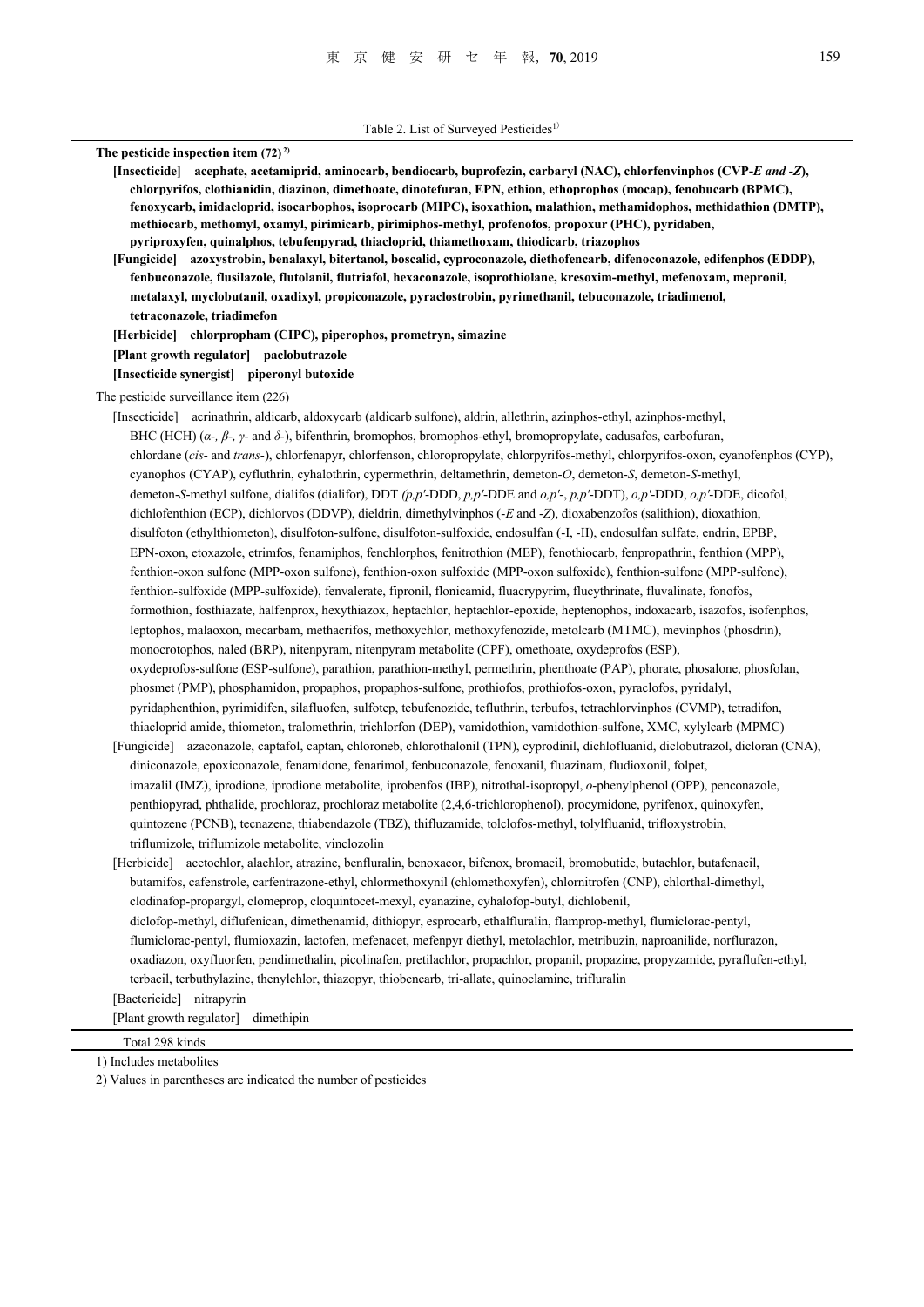| Crop       | <b>Exporting</b><br>Country | Part                 | No. of<br><b>Samples</b> | No. of<br><b>Detected</b> | Pesticide                                                                                                                      | Concentration<br>(ppm)                                                                          | MRL <sup>2</sup><br>(ppm)                                                    |
|------------|-----------------------------|----------------------|--------------------------|---------------------------|--------------------------------------------------------------------------------------------------------------------------------|-------------------------------------------------------------------------------------------------|------------------------------------------------------------------------------|
| Grapefruit |                             |                      |                          |                           |                                                                                                                                |                                                                                                 |                                                                              |
|            | Australia                   | (whole) <sup>3</sup> | $\overline{2}$           | $\overline{2}$            | chlorpyrifos<br>imidacloprid                                                                                                   | 0.06, 0.17<br>0.07                                                                              | $\mathbf{1}$<br>0.7                                                          |
|            | Mexico                      | (whole)              | 1                        | $\mathbf{1}$              | isocarbophos                                                                                                                   | $Tr^{4)}$                                                                                       | $0.01^{5}$                                                                   |
|            | South Africa                | (whole)              | 5                        | 5                         | buprofezin<br>chlorpyrifos<br><b>DMTP</b><br>pyraclostrobin<br>pyriproxyfen<br>chlorfenapyr<br>cypermethrin<br>methoxyfenozide | <b>Tr</b><br>Tr<br>Tr, 0.01<br>0.02, 0.02, 0.02, 0.06, 0.07<br>0.01<br>Tr, 0.02<br>0.08<br>0.01 | 3<br>$\mathbf{1}$<br>5<br>$\overline{2}$<br>0.5<br>2<br>2.0<br>3             |
|            | Turkey                      | (whole)              | $\overline{2}$           | 2                         | buprofezin<br>chlorpyrifos<br>pyridaben<br>pyriproxyfen<br>cypermethrin<br>etoxazole                                           | 0.10<br>0.13, 0.27<br>0.02<br>0.02<br>0.06<br><b>Tr</b>                                         | $\overline{\mathbf{3}}$<br>$\mathbf{1}$<br>$\mathbf{1}$<br>0.5<br>2.0<br>0.7 |
|            | <b>USA</b>                  | (whole)              | 3                        | 2                         | chlorpyrifos<br>fenbuconazole<br>imidacloprid<br>pyraclostrobin<br>cyfluthrin                                                  | 0.02<br>Tr<br>Tr<br>0.01<br>Tr                                                                  | $\mathbf{1}$<br>$\mathbf{1}$<br>0.7<br>$\overline{2}$<br>2.0                 |
| Lemon      | Chile                       | (whole)              | 3                        | 3                         | acetamiprid<br>buprofezin<br>chlorpyrifos<br>pyridaben<br>pyrimethanil                                                         | 0.01<br><b>Tr</b><br>0.01, 0.07, 0.09<br>Tr, 0.01<br>Tr, Tr                                     | 2<br>3<br>$\mathbf{1}$<br>$\mathbf{1}$<br>10                                 |
|            |                             | $(flesh)^{6}$        | 3                        | $\mathbf{1}$              | acetamiprid                                                                                                                    | Tr                                                                                              |                                                                              |
|            | <b>USA</b>                  | (whole)              | 3                        | $\overline{c}$            | chlorpyrifos<br>pyriproxyfen                                                                                                   | Tr, 0.10<br>0.01                                                                                | $\mathbf{1}$<br>0.5                                                          |
| Orange     | Australia                   | (whole)              | 6                        | 3                         | chlorpyrifos<br>clothianidin<br>pyridaben<br>cypermethrin                                                                      | Tr, 0.01<br>0.02<br>0.01<br>Tr                                                                  | $\mathbf{1}$<br>$\overline{2}$<br>$\mathbf{1}$<br>2.0                        |
|            | South Africa                | (whole)              | $\mathbf{1}$             | $\mathbf{1}$              | azoxystrobin<br>imidacloprid<br>pyriproxyfen<br>methoxyfenozide                                                                | <b>Tr</b><br>0.03<br><b>Tr</b><br>0.02                                                          | 10<br>0.7<br>0.5<br>3                                                        |
|            | <b>USA</b>                  | (whole)              | 4                        | 3                         | acetamiprid<br>imidacloprid<br>thiamethoxam                                                                                    | Tr<br><b>Tr</b><br><b>Tr</b>                                                                    | $\overline{2}$<br>0.7<br>1                                                   |

Table 3. Pesticide Residues Detected in Imported Citrus**1)**

1) The boldface shows the pesticide inspection item, the lightface shows the pesticide surveillance item. 2) The Maximum Residue Limit (MRL) for pesticides in food as of March 31th, 2019 in Japan

3) Whole or unpeeled 4) Tr : below the quantitation limit (0.01 ppm)

5) The Uniform Limit

6) Flesh

ら,フィリピン産バナナは10作物中8作物(検出率80%) から農薬が検出された.中でも,有機リン系殺虫剤のクロ ルピリホスは検出数が最多であり13作物中7作物(検出率 54%) から痕跡~0.05 ppm検出された.

ぶどうでは,14作物中14作物(検出率100%)から26種 の農薬が検出され,濃度は痕跡~0.49 ppmであった. ぶど うは例年1作物から複数の農薬が検出される傾向にある. 本年度は1作物から最大9種類の農薬が検出された.

マンゴーでは2種類の農薬が食品衛生法の基準値を超え て検出された.メキシコ産のマンゴーからストロビルリン 系殺菌剤のピラクロストロビンが食品衛生法の基準値0.05 ppmを超えて0.19 ppm検出された.ピラクロストロビンの ADIは0.034 mg/kg体重/日<sup>16</sup>)である. 体重が55.1 kg<sup>17</sup>の人で あれば1日当たり1.9 mg(0.034 mg/kg体重/日×55.1 kg)と なる.今回検出された0.19 ppm(0.19 mg/kg)から計算す ると,当該品10 kgに相当する.もし仮に平成29年の日本 人の1日果実摂取量である105.0 g18)分の当該マンゴーを喫 食したとすると,ピラクロストロビンの摂取量は0.020 mg であり, ADIに対して1/100程度であった. また,同一の 作物からピレスロイド系殺虫剤のシハロトリンが食品衛生 法の基準値0.5 ppmを超えて1.1 ppm検出された.シハロト リンのADIは0.02 mg/kg体重/日<sup>19</sup>)である. 体重が55.1 kg<sup>17)</sup> の人であれば1日当たり1.1 mg (0.02 mg/kg体重/日×55.1 kg)となる.今回検出された1.1 ppm(1.1 mg/kg)から計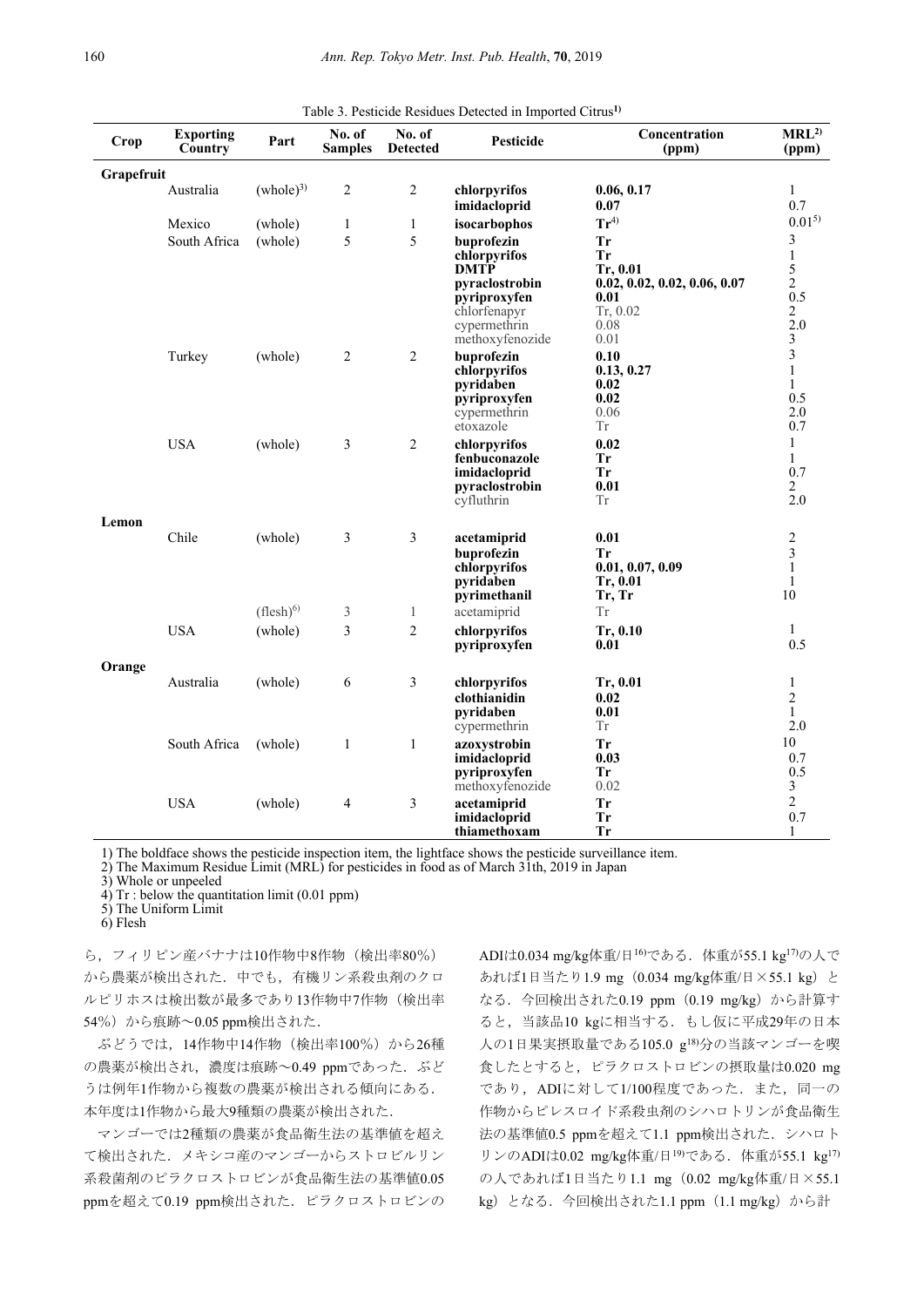| Crop              | <b>Exporting</b><br>Country | Part                 | No. of<br><b>Samples</b> | No. of<br><b>Detected</b> | Pesticide                      | Concentration<br>(ppm)         | MRL <sup>2</sup><br>(ppm) |
|-------------------|-----------------------------|----------------------|--------------------------|---------------------------|--------------------------------|--------------------------------|---------------------------|
| <b>Blueberry</b>  |                             |                      |                          |                           |                                |                                |                           |
|                   | Canada                      | (whole) <sup>3</sup> | 4                        | $\overline{4}$            | boscalid                       | 0.02, 0.09, 0.19, 0.47         | 10                        |
|                   |                             |                      |                          |                           | imidacloprid                   | $Tr^{4)}$ , 0.01               | $\overline{4}$            |
|                   |                             |                      |                          |                           | malathion                      | 0.02, 0.03                     | 10                        |
|                   |                             |                      |                          |                           | pyrimethanil                   | 0.03                           | 5                         |
|                   |                             |                      |                          |                           | bifenthrin                     | $Tr \sim 0.31$                 | $\overline{2}$            |
|                   |                             |                      |                          |                           | Captan<br>cypermethrin         | $0.03 \sim 0.54$<br>0.04       | 20<br>0.5                 |
|                   |                             |                      |                          |                           | cyprodinil                     | $Tr \sim 0.09$                 |                           |
|                   |                             |                      |                          |                           | fenpropathrin                  | 0.01                           | $\frac{5}{2}$             |
|                   |                             |                      |                          |                           | fludioxonil                    | $Tr \sim 0.02$                 |                           |
|                   |                             |                      |                          |                           | iprodione                      | $0.53^{5}$                     | 15                        |
|                   | Chile                       | (whole)              | 2                        | 2                         | azoxystrobin                   | 0.07                           | 5                         |
|                   |                             |                      |                          |                           | boscalid                       | 0.25                           | 10                        |
|                   |                             |                      |                          |                           | fenbuconazole                  | <b>Tr</b>                      | 0.7                       |
|                   |                             |                      |                          |                           | imidacloprid<br>pyraclostrobin | 0.01<br>0.02                   | $\overline{4}$<br>4       |
|                   |                             |                      |                          |                           | cyprodinil                     | 0.01, 0.09                     |                           |
|                   |                             |                      |                          |                           | fludioxonil                    | 0.01, 0.02                     | $\frac{5}{2}$             |
|                   | <b>USA</b>                  | (whole)              | 4                        | 4                         | azoxystrobin                   | 0.02, 0.03, 0.14               | 5                         |
|                   |                             |                      |                          |                           | boscalid                       | 0.07, 0.09, 0.23               | 10                        |
|                   |                             |                      |                          |                           | clothianidin                   | 0.01                           | 0.2                       |
|                   |                             |                      |                          |                           | fenbuconazole<br>malathion     | <b>Tr</b><br>0.05, 0.05, 0.05  | 0.7<br>10                 |
|                   |                             |                      |                          |                           | methomyl                       | 0.01, 0.01                     | 1                         |
|                   |                             |                      |                          |                           | pyraclostrobin                 | Tr                             | 4                         |
|                   |                             |                      |                          |                           | pyrimethanil                   | 0.01                           | 5                         |
|                   |                             |                      |                          |                           | thiamethoxam<br>bifenthrin     | Tr, Tr, Tr<br>$0.04 \sim 0.18$ | 0.5<br>2                  |
|                   |                             |                      |                          |                           | captan                         | $Tr \sim 1.2$                  | 20                        |
|                   |                             |                      |                          |                           | cypermethrin                   | 0.03                           | 0.5                       |
|                   |                             |                      |                          |                           | cyprodinil                     | $0.03 \sim 0.11$               | 5                         |
|                   |                             |                      |                          |                           | fludioxonil                    | $0.04 \sim 0.06$               | 2                         |
|                   |                             |                      |                          |                           | folpet                         | <b>Tr</b>                      | $0.01^{6}$                |
|                   |                             |                      |                          |                           | iprodione                      | $0.91^{5}$                     | 15                        |
|                   |                             |                      |                          |                           | malaoxon                       | <b>Tr</b>                      |                           |
| Raspberry         |                             |                      |                          |                           |                                |                                |                           |
|                   | Hungary                     | (whole)              | $\mathbf{1}$             | $\mathbf{1}$              | cyprodinil                     | 0.01                           | 10                        |
|                   |                             |                      |                          |                           | fludioxonil                    | <b>Tr</b>                      | 5                         |
| <b>Strawberry</b> |                             |                      |                          |                           |                                |                                |                           |
|                   | Chile                       | (whole)              | $\mathbf{1}$             | $\mathbf{1}$              | azoxystrobin                   | <b>Tr</b>                      | 10                        |
|                   |                             |                      |                          |                           | iprodione                      | 0.04                           | 20                        |
|                   | China                       | (whole)              | $\mathbf{1}$             | $\mathbf{1}$              | pyraclostrobin                 | <b>Tr</b>                      | $\overline{2}$            |
|                   | Turkey                      | (whole)              | 2                        | $\mathbf{1}$              | boscalid                       | <b>Tr</b>                      | 15                        |
|                   | <b>USA</b>                  | (whole)              |                          |                           | <b>TPN</b>                     | 0.02                           | 8<br>3                    |
|                   |                             |                      | $\mathbf{1}$             | $\,1$                     | acetamiprid<br>flutriafol      | 0.03<br><b>Tr</b>              | $\overline{c}$            |
|                   |                             |                      |                          |                           | myclobutanil                   | <b>Tr</b>                      | $\mathbf{1}$              |
|                   |                             |                      |                          |                           | pyrimethanil                   | 0.05                           | 10                        |
|                   |                             |                      |                          |                           | captan                         | 0.09                           | 15                        |
|                   |                             |                      |                          |                           | cyprodinil                     | 0.06                           | $\frac{5}{2}$             |
|                   |                             |                      |                          |                           | flonicamid<br>fludioxonil      | 0.02<br>0.01                   |                           |
|                   |                             |                      |                          |                           | triflumizole                   | $0.01^{7}$                     | 5<br>1                    |
|                   |                             |                      |                          |                           |                                |                                |                           |

Table 4. Pesticide Residues Detected in Imported Berries**1)**

1) The boldface shows the pesticide inspection item, the lightface shows the pesticide surveillance item.

2) The Maximum Residue Limit (MRL) for pesticides in food as of March 31th, 2019 in Japan

3) Whole or unpeeled

4) Tr : below the quantitation limit (0.01 ppm)

5) include metabolite

6) The Uniform Limit

7) as metabolite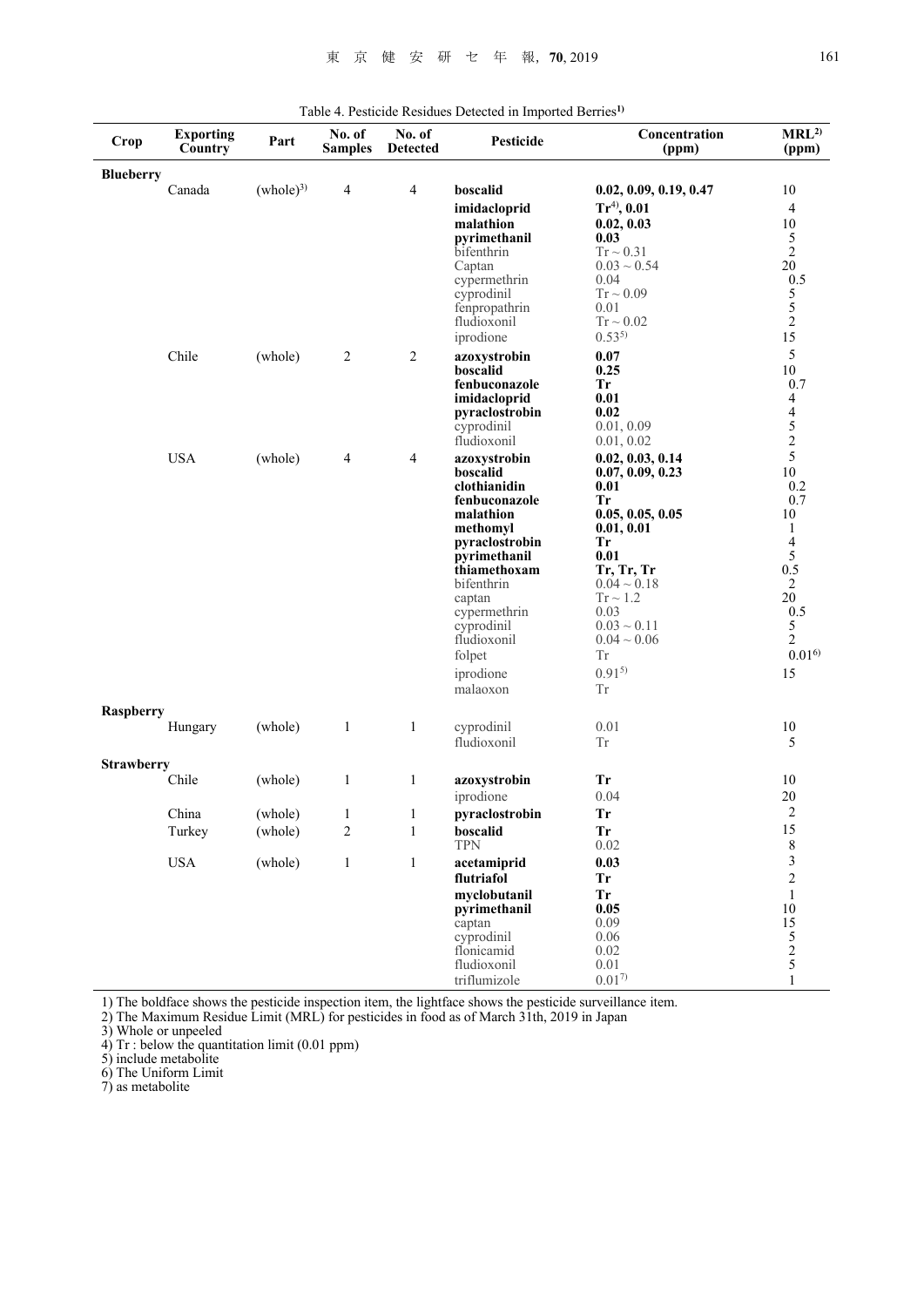| Crop          | <b>Exporting</b><br>Country | Part                 | No. of<br><b>Samples</b> | No. of<br><b>Detected</b> | Pesticide                           | Concentration<br>(ppm)                | MRL <sup>2</sup><br>(ppm) |
|---------------|-----------------------------|----------------------|--------------------------|---------------------------|-------------------------------------|---------------------------------------|---------------------------|
| <b>Banana</b> |                             |                      |                          |                           |                                     |                                       |                           |
|               | Ecuador                     | (whole) <sup>3</sup> | $\sqrt{2}$               | $\overline{c}$            | chlorpyrifos                        | $Tr^{4)}$ , 0.03                      | 3                         |
|               | Philippines                 | (whole)              | 10                       | $\,8\,$                   | chlorpyrifos                        | 0.01, 0.01, 0.02, 0.04, 0.05          | 3                         |
|               |                             |                      |                          |                           | 2,4,6-trichlorophenol<br>bifenthrin | Тr<br>${\rm Tr}$                      | 0.1                       |
|               |                             |                      |                          |                           | cyhalothrin                         | ${\rm Tr}$                            | 0.5                       |
|               |                             |                      |                          |                           | deltamethrin                        | $Tr \sim 0.01$                        | $0.01^{5}$                |
|               |                             |                      |                          |                           | iprodione                           | $0.92^{6}$                            | $10\,$                    |
|               |                             |                      |                          |                           | prochloraz                          | $Tr \sim 0.32$                        | 5                         |
| <b>Cherry</b> |                             |                      |                          |                           |                                     |                                       |                           |
|               | Chile                       | (whole)              | $\sqrt{2}$               | $\overline{2}$            | acetamiprid                         | 0.02, 0.03                            | 5                         |
|               |                             |                      |                          |                           | pyrimethanil                        | 0.26, 0.36                            | $10\,$                    |
|               |                             |                      |                          |                           | tebuconazole                        | 0.11, 0.37                            | 5<br>5                    |
|               |                             |                      |                          |                           | thiacloprid<br>cyhalothrin          | Tr<br><b>Tr</b>                       | 0.5                       |
|               |                             |                      |                          |                           | fludioxonil                         | $0.03^{7}$                            | 5                         |
|               |                             |                      |                          |                           | iprodione                           | 0.01, 0.50 <sup>6</sup>               | 10                        |
| Grape         |                             |                      |                          |                           |                                     |                                       |                           |
|               | Australia                   | (whole)              | $\sqrt{2}$               | $\overline{2}$            | chlorpyrifos                        | 0.02, 0.16                            | 1.0                       |
|               |                             |                      |                          |                           | clothianidin                        | 0.37                                  | 5                         |
|               |                             |                      |                          |                           | methomyl                            | 0.07                                  | $\overline{5}$            |
|               |                             |                      |                          |                           | pyrimethanil                        | 0.11, 0.14                            | 10                        |
|               |                             |                      |                          |                           | tetraconazole                       | 0.03<br>0.27                          | 0.5<br>25                 |
|               |                             |                      |                          |                           | captan<br>iprodione                 | $0.44^{6}$                            | 25                        |
|               |                             |                      |                          |                           | prothiofos                          | 0.01, 0.34                            | 2.0                       |
|               |                             |                      |                          |                           | quinoxyfen                          | 0.02                                  | $\sqrt{2}$                |
|               | Chile                       | (whole)              | $\sqrt{5}$               | 5                         | acetamiprid                         | 0.02, 0.09                            | 5                         |
|               |                             |                      |                          |                           | boscalid                            | 0.02, 0.13, 0.25, 0.28                | $10\,$                    |
|               |                             |                      |                          |                           | clothianidin                        | Tr                                    | $\frac{5}{4}$             |
|               |                             |                      |                          |                           | difenoconazole<br>imidacloprid      | <b>Tr</b><br>Tr, 0.03                 | $\overline{\mathbf{3}}$   |
|               |                             |                      |                          |                           | myclobutanil                        | Tr, Tr, 0.02                          | $\,1$                     |
|               |                             |                      |                          |                           | pyraclostrobin                      | 0.04                                  | $\overline{c}$            |
|               |                             |                      |                          |                           | pyrimethanil                        | <b>Tr</b>                             | 10                        |
|               |                             |                      |                          |                           | tebuconazole<br>thiamethoxam        | <b>Tr</b><br>0.03                     | 10                        |
|               |                             |                      |                          |                           | cyprodinil                          | $0.01 \sim 0.23$                      |                           |
|               |                             |                      |                          |                           | fludioxonil                         | $Tr \sim 0.11$                        |                           |
|               |                             |                      |                          |                           | quinoxyfen                          | Tr, Tr                                | $2552$<br>$22$            |
|               |                             |                      |                          |                           | triflumizole                        | $0.01^{8}$                            |                           |
|               | <b>USA</b>                  | (whole)              | 7                        | $\overline{7}$            | acetamiprid                         | 0.02, 0.06                            | 5                         |
|               |                             |                      |                          |                           | boscalid                            | 0.02, 0.04, 0.36, 0.36, 0.39,<br>0.49 | 10                        |
|               |                             |                      |                          |                           | buprofezin                          | <b>Tr</b>                             | $\mathbf{1}$              |
|               |                             |                      |                          |                           | difenoconazole                      | <b>Tr</b>                             | 4                         |
|               |                             |                      |                          |                           | myclobutanil                        | 0.01                                  | $\mathbf{1}$              |
|               |                             |                      |                          |                           | pyraclostrobin<br>pyrimethanil      | 0.01, 0.08, 0.11, 0.12, 0.20<br>0.45  | $\overline{2}$<br>10      |
|               |                             |                      |                          |                           | tebuconazole                        | Tr, Tr, 0.04, 0.05, 0.10              | 10                        |
|               |                             |                      |                          |                           | tetraconazole                       | 0.01, 0.01, 0.02, 0.03, 0.03          | 0.5                       |
|               |                             |                      |                          |                           | cyprodinil                          | $0.06 \sim 0.42$                      | 5                         |
|               |                             |                      |                          |                           | etoxazole<br>fenpropathrin          | 0.02<br>0.02                          | 0.5<br>5                  |
|               |                             |                      |                          |                           | fludioxonil                         | $0.04 \sim 0.24$                      | 5                         |
|               |                             |                      |                          |                           | indoxacarb                          | 0.13                                  | $\overline{c}$            |
|               |                             |                      |                          |                           | methoxyfenozide                     | 0.02                                  | $\mathbf{1}$              |
|               |                             |                      |                          |                           | quinoxyfen                          | $Tr \sim 0.05$                        | 2                         |
|               |                             |                      |                          |                           | trifloxystrobin                     | $Tr \sim 0.02$                        | 5                         |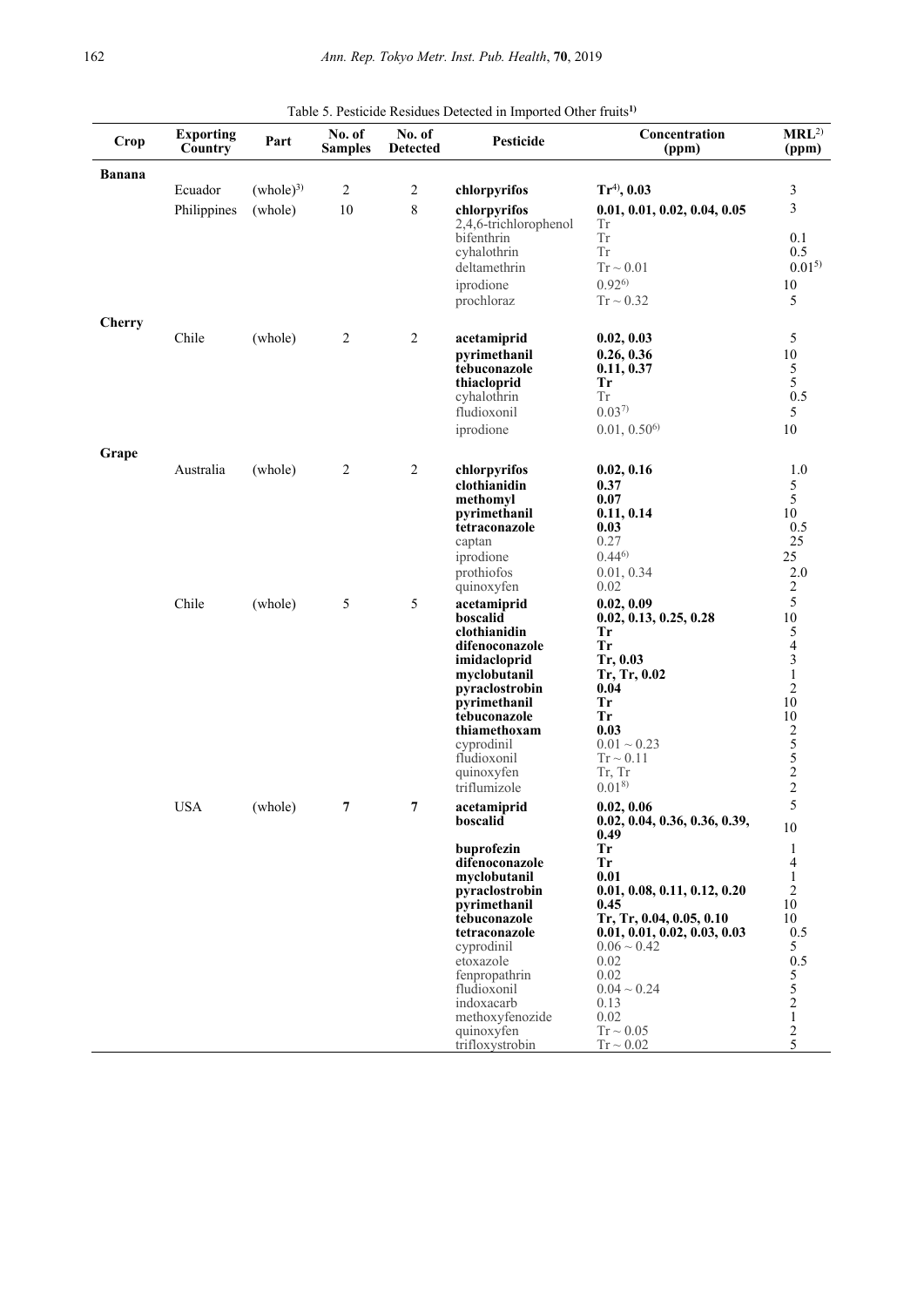| Crop        | <b>Exporting</b><br>Country | Part           | No. of<br><b>Samples</b> | No. of<br><b>Detected</b> | Pesticide                              | Concentration<br>(ppm)             | <b>MRL</b><br>(ppm) |
|-------------|-----------------------------|----------------|--------------------------|---------------------------|----------------------------------------|------------------------------------|---------------------|
| Mango       |                             |                |                          |                           |                                        |                                    |                     |
|             | Mexico                      | (whole)        | $\overline{2}$           | $\overline{c}$            | imidacloprid                           | 0.12                               | $\mathbf{1}$        |
|             |                             |                |                          |                           | pyraclostrobin                         | $0.19^{9}$                         | 0.05                |
|             |                             |                |                          |                           | cyhalothrin                            | $1.1^{9}$                          | 0.5                 |
|             |                             |                |                          |                           | fenpropathrin                          | 0.04                               | $\overline{2}$      |
|             |                             | $(flesh)^{10}$ |                          |                           | trifloxystrobin                        | 0.03<br>0.06                       | 0.7                 |
|             |                             |                | $\overline{2}$           | $\mathbf{1}$              | imidacloprid<br>cyhalothrin            | 0.01                               |                     |
|             | Taiwan                      | (flesh)        | $\mathbf{1}$             | $\mathbf{1}$              | dinotefuran                            | <b>Tr</b>                          | $1^{11}$            |
|             |                             |                |                          |                           | imidacloprid                           | 0.03                               | $1^{11}$            |
|             |                             |                |                          |                           | iprodione                              | ${\rm Tr}$                         | $10^{11}$           |
|             |                             |                |                          |                           | <b>MPP</b>                             | $0.16^{6}$                         | $5^{11}$            |
|             | Thailand                    | (whole)        | 3                        | 3                         | azoxystrobin                           | Tr, 0.06, 0.17                     | $\mathbf{1}$        |
|             |                             |                |                          |                           | buprofezin                             | 0.02                               | 0.9                 |
|             |                             |                |                          |                           | imidacloprid                           | Tr, 0.02                           | $\mathbf{1}$        |
|             |                             |                |                          |                           | paclobutrazol<br>2,4,6-trichlorophenol | <b>Tr</b><br>0.01                  | 0.01                |
|             |                             |                |                          |                           | prochloraz                             | 0.07, 0.26                         | $\mathfrak{2}$      |
|             |                             | (flesh)        | 5                        | 1                         | prochloraz                             | Tr                                 |                     |
|             | Vietnam                     | (flesh)        | $\mathbf{1}$             | $\mathbf{1}$              | acephate                               | <b>Tr</b>                          | $0.01^{11}$         |
| Melon       |                             |                |                          |                           |                                        |                                    |                     |
|             | Mexico                      | (flesh)        | 5                        | 5                         | acetamiprid                            | 0.02                               | 0.5<br>0.2          |
|             |                             |                |                          |                           | imidacloprid<br>methomyl               | 0.02, 0.03, 0.03, 0.07, 0.07<br>Tr | 0.3                 |
|             |                             |                |                          |                           | permethrin                             | 0.02                               | 0.1                 |
|             |                             | (whole)        | 5                        | 5                         | acetamiprid                            | 0.02                               |                     |
|             |                             |                |                          |                           | azoxystrobin                           | 0.03, 0.06                         | $1^{11}$            |
|             |                             |                |                          |                           | boscalid                               | 0.01                               | $0.2^{11}$          |
|             |                             |                |                          |                           | cyhalothrin                            | Tr, 0.01                           | $0.5^{11}$          |
|             |                             |                |                          |                           | fenpropathrin                          | $0.01 \sim 0.13$                   | $0.5^{11}$          |
|             |                             |                |                          |                           | imidacloprid<br>permethrin             | $0.02 \sim 0.09$<br>0.02           |                     |
|             |                             |                |                          |                           | phthalide                              | 0.02                               | $0.01^{11}$         |
|             |                             |                |                          |                           | <b>TPN</b>                             | 0.07, 0.58                         | $2^{11}$            |
|             | <b>USA</b>                  | (whole)        | $\overline{2}$           | $\mathfrak{2}$            | bifenthrin                             | Tr, Tr                             | $0.2^{11}$          |
| Pineapple   |                             |                |                          |                           |                                        |                                    |                     |
|             | Philippines                 | (whole)        | 15                       | $\overline{4}$            | 2,4,6-trichlorophenol                  | Tr                                 |                     |
|             |                             |                |                          |                           | prochloraz                             | $0.12 \sim 0.27$                   | $\overline{2}$      |
| Pomegranate | <b>USA</b>                  | (whole)        | $\mathbf{1}$             | $\mathbf{1}$              |                                        | 0.03                               | $4^{11}$            |
|             |                             |                |                          |                           | imidacloprid<br>bifenthrin             | Tr                                 | $0.3^{11}$          |
|             |                             |                |                          |                           | fludioxonil                            | 0.37                               | $15^{11}$           |
|             |                             |                |                          |                           |                                        |                                    |                     |

1) The boldface shows the pesticide inspection item, the lightface shows the pesticide surveillance item.

2) The Maximum Residue Limit (MRL) for pesticides in food as of March 31th, 2019 in Japan

3) Whole or unpeeled

4) Tr : below the quantitation limit (0.01 ppm)

5) The Uniform Limit

- 6) include metabolite
- 7) Flesh with peel
- 8) as metabolite

9) exceeded the MRL specified by the Food Sanitation Law of Japan

10) Flesh

11) MRL or Uniform Limit is not applied to this part

算すると,当該品1.0 kgに相当する.105.0 g分の当該マン ゴーを喫食したと仮定すると,シハロトリンの摂取量は 0.12 mgであり, ADIに対して1/10程度であった. なお, シ ハロトリンは通常サーベイランス項目としているが,食品 衛生法の基準値を超過したため,本作物に限り検査項目と した.タイ産マンゴーの全果からは植物成長促進剤のパク ロブトラゾールが痕跡程度検出された.調査を行った果実 類の全作物のうち、成長剤が検出されたのはこの1作物の みであった.

メロンの果肉からは7作物中5作物からイミダクロプリド が検出された. 特にメキシコ産メロンの果肉では5作物中5 作物からイミダクロプリドが検出されており,前年度と同 様に高い検出率を示した4).

### まとめ

平成30年4月から平成31年3月に東京都内に流通していた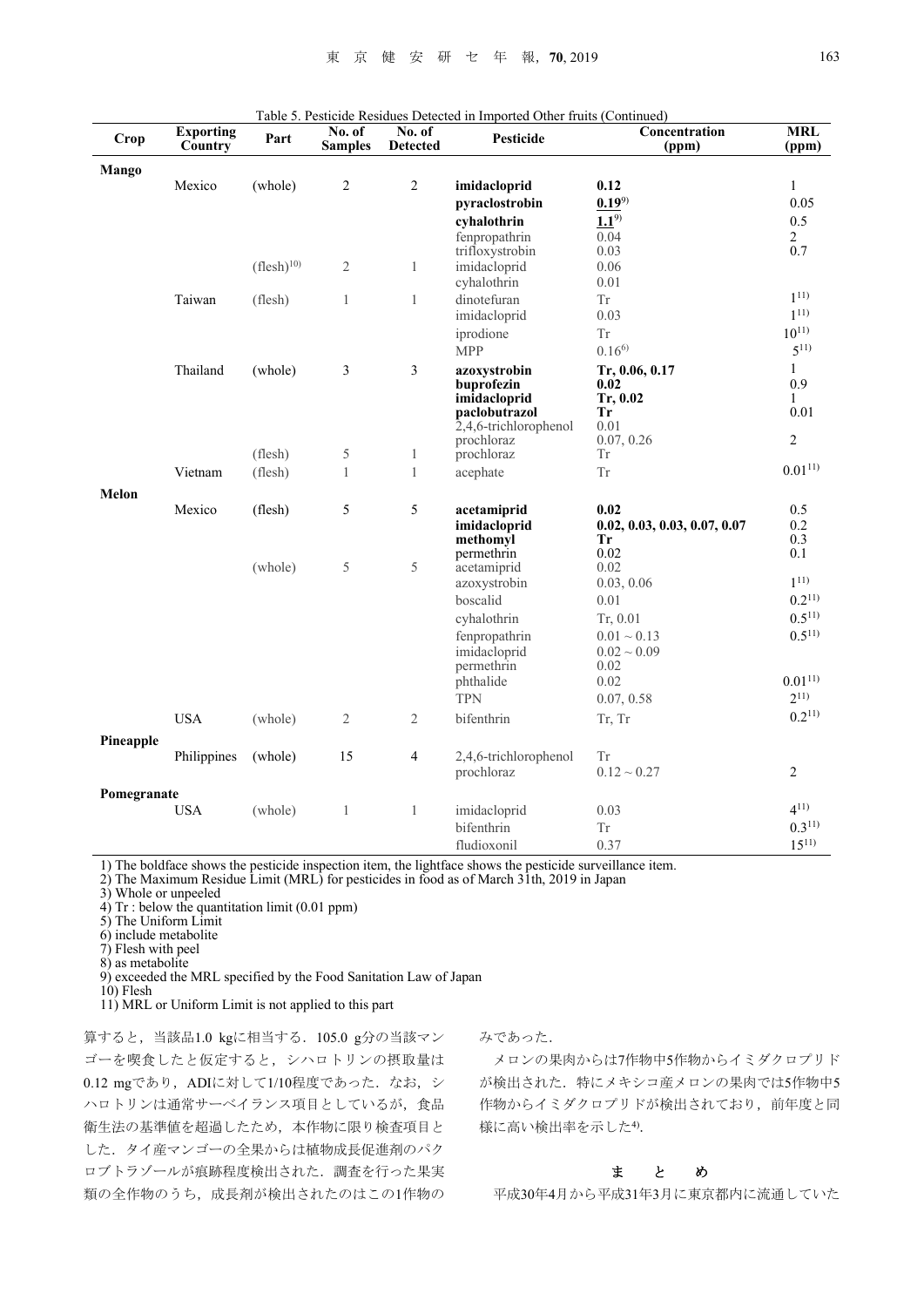輸入農産物のうち果実16種141作物について残留農薬実態 調査を行った.その結果13種84作物(検出率60%)から殺 虫剤、殺菌剤及び成長剤合わせて51種類の農薬が痕跡~ 1.2 ppm検出された.

メキシコ産のマンゴーからピラクロストロビンが食品衛 生法の残留農薬基準値0.05 ppmを超えて0.19 ppm検出され た.また同一の作物からシハロトリンが残留農薬基準値 0.5 ppmを超えて1.1 ppm検出された.その他の作物で残留 農薬基準値及び一律基準値を超えて検出された農薬は無か った.

本調査は東京都福祉保健局健康安全部食品監視課、当セ ンター広域監視部食品監視第一課及び第二課と協力して行 ったものである.

## 文 献

- 1) 農林水産省:平成30年度食料・農業・農村白書, http://www.maff.go.jp/j/wpaper/w\_maff/h30/attach/pdf/zen bun-23.pdf(2019年7月10日現在,なお本URLは変更又 は抹消の可能性がある)
- 2) 東京都消費者月間実行委員会:食の安全に関する消費 者意識と消費行動調査, http://kurashifesta-

tokyo.org/2013/special/pdf/chosahokoku.pdf (2019年7月 10日現在,なお本URLは変更又は抹消の可能性があ る)

- 3) 東京都福祉保健局:東京都食品安全推進計画, http://www.fukushihoken.metro.tokyo.jp/shokuhin/jourei/k eikaku\_3.html(2019年7月10日現在,なお本URLは変 更又は抹消の可能性がある)
- 4) 富澤早苗,増渕珠子,上條恭子,他:東京健安研セ年 報,**69**, 171-180, 2018.
- 5) 渡邊趣衣,富澤早苗,増渕珠子,他:東京健安研セ年 報,**69**, 181-189, 2018.
- 6) 岩越景子,田村康宏,大塚健治,他:食衛誌,**55**, 254-260, 2014.
- 7) 社団法人日本植物防疫協会:農薬ハンドブック,2016 年版, 2016, 社団法人日本植物防疫協会,東京.
- 8) 吉川聡一,大塚健治,富澤早苗,他:東京健安研セ年 報,**68**, 183-194, 2017.
- 9) 相澤正樹, 大塚健治, 富澤早苗, 他:東京健安研セ年 報,**67**, 211-221, 2016.
- 10) 小鍛治好恵,大塚健治,富澤早苗,他:東京健安研セ 年報,**66**, 205-216, 2015.
- 11) 増田諒子, 大塚健治, 富澤早苗, 他: 東京健安研セ年 報,**65**, 181-189, 2014.
- 12) 富澤早苗,大塚健治,牛山慶子,他:東京健安研セ年 報,**64**, 127-135, 2013.
- 13) 牛山慶子, 小林麻紀, 大塚健治, 他:東京健安研セ年 報,**63**, 213-219, 2012.
- 14) 岩越景子,小林麻紀,大塚健治,他:東京健安研セ年 報,**62**, 183-189, 2011.
- 15) European Union:Official Journal of the European Union L132,

https://eur-lex.europa.eu/legalcontent/EN/TXT/?uri=OJ:L:2018:132:TOC (2019年7月10 日現在,なお本URLは変更又は抹消の可能性がある)

- 16) 食品安全委員会:府食第584号,食品健康影響評価の 結果の通知について(ピラクロストロビン), 平成28 年9月27日.
- 17) 食品安全委員会:食品健康影響評価に用いる平均体重 の変更について, http://www.fsc.go.jp/iinkai/heikintaijyu\_260331.pdf(2019 年7月10日現在,なお本URLは変更又は抹消の可能性 がある)
- 18) 厚生労働省:平成29年国民健康・栄養調査報告, https://www.mhlw.go.jp/content/000451755.pdf (2019年7 月10日現在,なお本URLは変更又は抹消の可能性が ある)
- 19) Food and Agriculture Organization: *Pesticide Residues in Food 2018 - Report 2018 - Joint Fao/Who Meeting on Pesticide Residues*, 213, 2019, Food and Agriculture Organization, Rome.